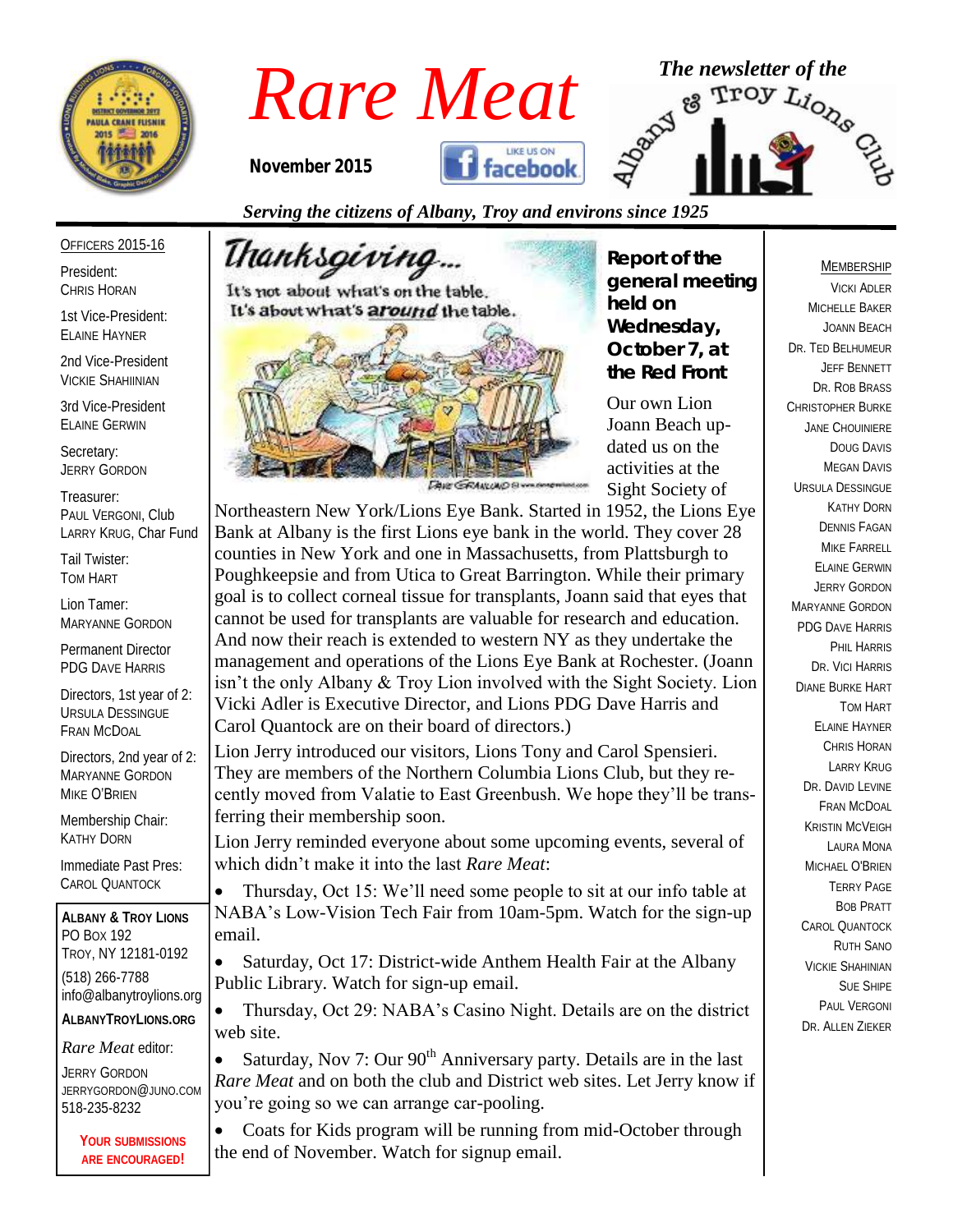*Report of the board meetings held on Wednesday, October 21, at the Route 7 Diner* 

#### Committee reports:

Blood drives: IPKL Carol – Thanks to the Vergonis and the Gordons for working the Sep 28 drive at the E. G'bush library; we collected enough blood to help 69 people. Our next drive is Dec 23 from 12- 6pm at the Hilton Garden Inn on Hoosick St.

Facebook administrator: Lion Ruth absent, no report.

Public Relations Chair: This important post has been empty too long. We really need someone to step forward and accept this role.

Membership: Lion Kathy absent, no report.

Programs: Lion Kathy absent, but reports that in November, ZC Carol will talk to us.

Used glasses: Lion Tom absent; no report.

Voice-mail log: Lion Jerry – there were 24 calls in the past month, 2/3 of which were from our area.

Eyeglass requests: Lion Maryanne has several applications outstanding.

Hearing requests: Lion Doug has two applications outstanding.

Several folks Lions signed up to work on the Coats for Kids campaign. We still need a few more volunteers.

90<sup>th</sup> anniversary celebration: Everyone should get their reservations in NOW. PKL Carol managed to get 100 pins for \$200; they are on order and should be here soon.

NABA's Low-Vision Tech Fair went well. Lions Paul (and Laura), Larry and Jerry each worked a shift.

We will work on our seal campaign at the Nov 4 meeting.



# *להביא חבר פוטנציאלי לפגישה*

*If we keep repeating "Bring a potential member to a meeting," it will soon become old hat. So as part of your continuing education and to keep the thought fresh, we'll say it in a different language each month. This is Hebrew. Read it from right to left.*

#### *Zone Meeting*

Zone Chair Lion Carol Quantock has called a zone meeting at Bellini's Restaurant (1365 New Scotland Rd, Slingerlands; [tinyurl.com/qe5af6t](http://tinyurl.com/qe5af6t) for directions) on **Tuesday, Nov 3, 2015, at 6:00 PM**. (The other clubs in our zone are Bethlehem, Ravena and Waterford.) We will be discussing a zone project and any other topics you may want to bring to the attention of the group. Ideas for a zone project will be gratefully accepted for discussion! Please let Carol know by Saturday, October 31, if you or other members of your club will attend (664-3901 or [cquantoc@nycap.rr.com\)](mailto:cquantoc@nycap.rr.com) so she can let the restaurant know how many people to expect.

#### *Our next meeting*

Our next membership meeting will be on **Wednesday, November 4**. Our speaker will be our own Lion Carol Quantock, who will tell us what's going on throughout our zone. We call the meeting to order at 6:00, but please try to be there by 5:45 PM so you can place your dinner order and have a few minutes to socialize.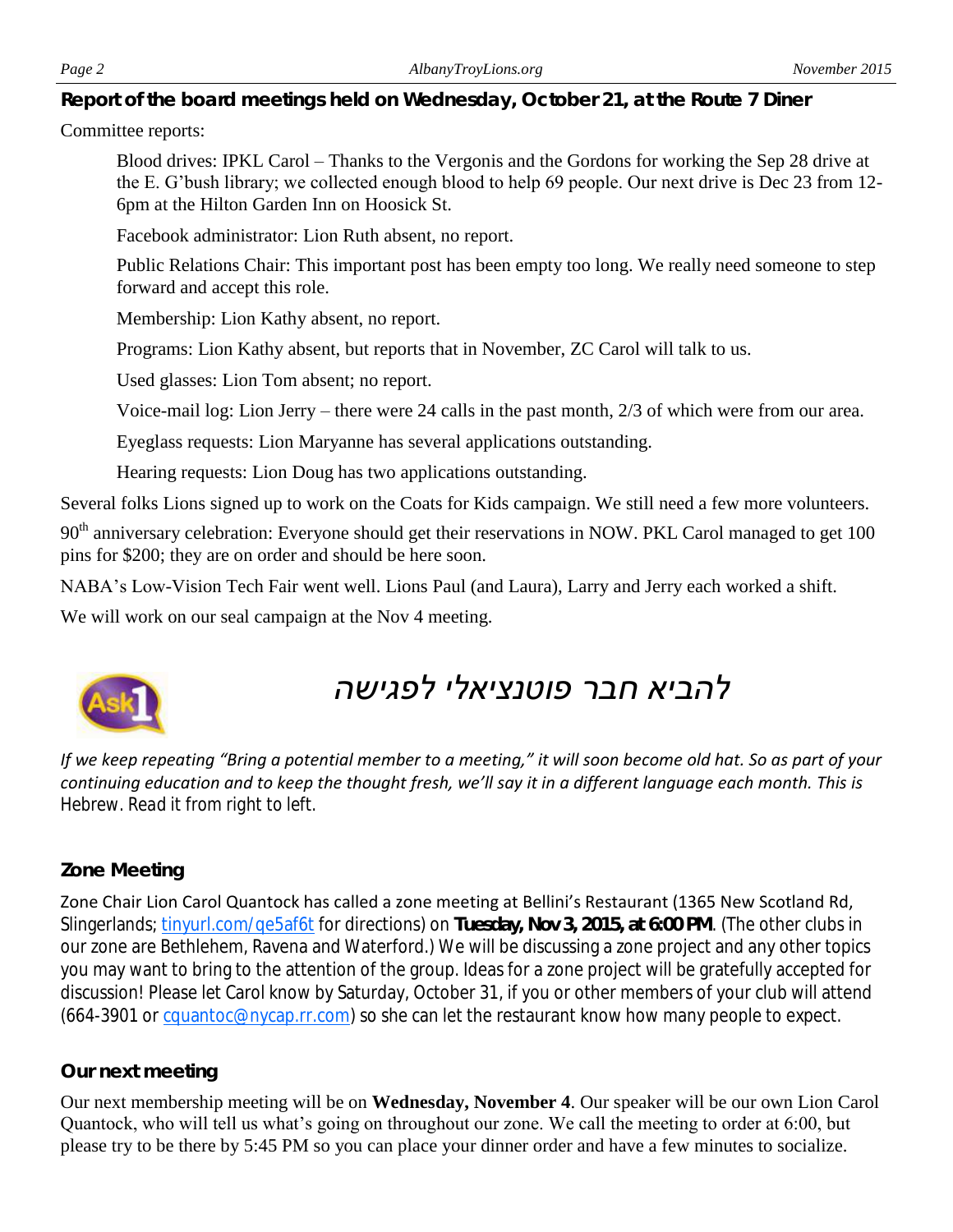#### *KidSight*

Kathryn always appreciates our help with NABA's KidSight vision screenings. Most of her November screenings are in Schenectady, but she does have two in Albany, both at 9:30 AM:

Friday, Nov 20, at Giffen Elementary (274 S. Pearl St) , and Tuesday, Nov 24, at TOAST (Lincoln Park).

It's pretty simple and it rarely takes more than a couple of hours, usually starting at 9:30 a.m. Why not give one or two a try? Please let Lion Jerry know asap if you're available to help, and I'll confirm address and time details for you.

### *Our 90th!*

This is your last chance to take part in our 90th Anniversary celebration. See the invitation on page 5, and ignore the reservation deadline - we can still squeeze in some last-minute deciders. This is a big deal for our club, and we'd like to see as many Lions as possible in attendance. Even if you haven't been to a meeting in years, please try to make this one.



# *Lions Eye Institute's 25th*

Fellow Lions, Lionesses, Leos and Friends of the Lions Eye Institute,

In 1925 Helen Keller challenged Lions to become "Knights of the Blind in the crusade against darkness". She was also quoted as stating that "Alone we can do so little, together we can do so much." Nowhere is that commitment more evident than in New York State!

Over the past 25 years the Lions representing the Lions Clubs from Districts 20-Y2, 20-W and 20-O have worked TOGETHER to establish an unmatched regional resource of excellence for people with sight problems - the Lions Eye Institute! The specialists that are affiliated with the LEI work with local eye doctors throughout our region to provide care for their most complex and challenging cases.

The strength of the LEI is its competencies in the diagnosis and treatment of major eye trauma, severe infectious diseases of the eye, children's eye disorders, and diseases, degenerative retinal diseases, ocular problems caused by diabetes and refractory glaucoma. To date, well over 750,000 patients have been treated!

The Lions support over 25 years through the Knight of the Blind and Chocolate Bunny programs has raised the funds that allow the LEI to provide acute eye care for residents in 25 NYS counties, Southern Vermont and Western Massachusetts. The LEI educates and trains new ophthalmologists each year and its regional, national and international reputation helps to attract ophthalmology specialists of distinction.

It's time to celebrate the 25 years of success of YOUR Lions Eye Institute! Please join us on Sunday afternoon November 22 at Normanside Country Club. For those interested, tours of the LEI and the Cornea Consultants of Albany facilities will take place that morning. Details are on page 6.

We look forward to you joining us!

Yours in Lionism, John McDonald Immediate Past Chair Lions Eye Institute Lions Foundation at Albany

## *Buying on line…*

If you're planning on making a purchase at amazon.com, do it from **SMILE.AMAZON.COM** instead. You can specify **ALBANY AND TROY LIONS** as your charity of choice, and we'll get 0.5% of whatever you spend.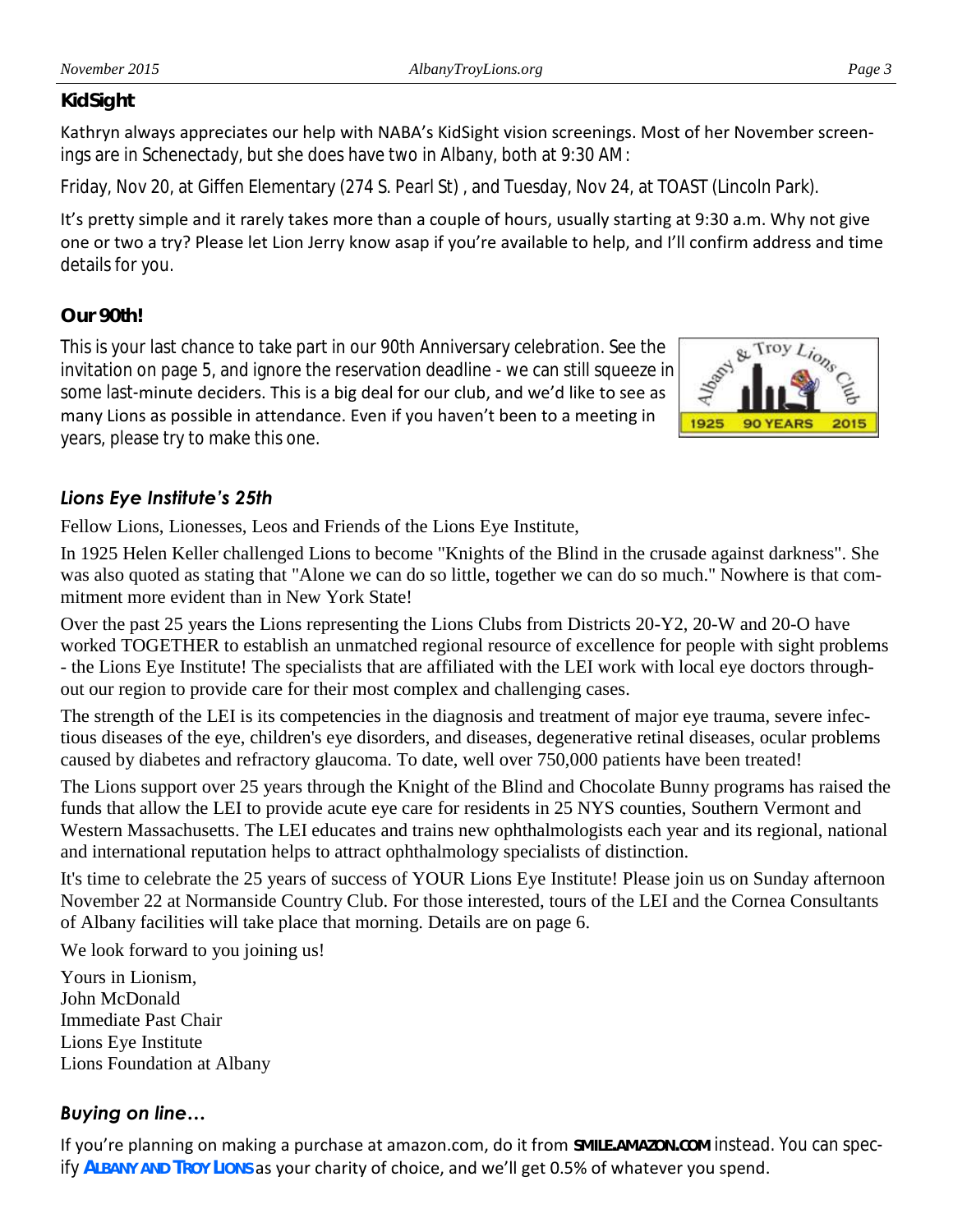#### *On a personal note …*

Congrats to Lion Larry & Mary on the arrival of another grandson.

We wish the best of everything to Elaine Gerwin, who became a Lion earlier this year. Much to our chagrin, she and her fiancé have moved to Arizona. We'll miss her, but we wish her well.



# *Happy Birthday!*

Happy **November** birthday to these A&T Lions:

5th - Ursula Dessingue 25th - Jane Chouiniere 27th - Michael O'Brien





**events at LIONS100.ORG**

# *Happy Anniversary!*

Happy Lions Anniversary to these **November** inductees:

Megan Davis - 2 years Dennis Fagan - 9 years Carol Quantock - 15 years

# November 2015

| <b>Sun</b>             | Mon                     | <b>Tues</b>          | Wed                                                         | Thu                    | Fri                  | Sat                          |
|------------------------|-------------------------|----------------------|-------------------------------------------------------------|------------------------|----------------------|------------------------------|
|                        | $\overline{\mathbf{z}}$ | 3<br>Zone meeting -  | 4<br>5:45pm:                                                | 5                      | 6                    | 7<br><b>District cabinet</b> |
|                        |                         | see page 2           | <b>Meeting at Red</b>                                       |                        |                      | meeting *                    |
|                        |                         |                      | Front; see p 2                                              |                        |                      | 90 <sup>th</sup> anniv - see |
|                        |                         |                      |                                                             |                        |                      | page 5                       |
| 8                      | 9                       | 10                   | 11<br>Veterans Day                                          | 12                     | 13                   | 14                           |
|                        |                         |                      |                                                             |                        |                      |                              |
| 15                     | 16                      | 17                   | 18<br>6pm: Board                                            | 19                     | 20<br>KidSight - see | 21                           |
|                        |                         |                      | meeting at Rte                                              |                        | page 3               |                              |
|                        |                         |                      | 7 Diner.                                                    |                        |                      |                              |
| 22<br>LEI $25th - see$ | 23                      | 24<br>KidSight - see | 25                                                          | 26<br>Thanksgiving Day | 27                   | 28                           |
| page 6                 |                         | page 3               |                                                             |                        |                      |                              |
| 29                     | 30                      |                      |                                                             |                        |                      |                              |
|                        |                         |                      |                                                             |                        |                      |                              |
|                        |                         |                      | * For other events around the district, visit 20Y2Lions.org |                        |                      |                              |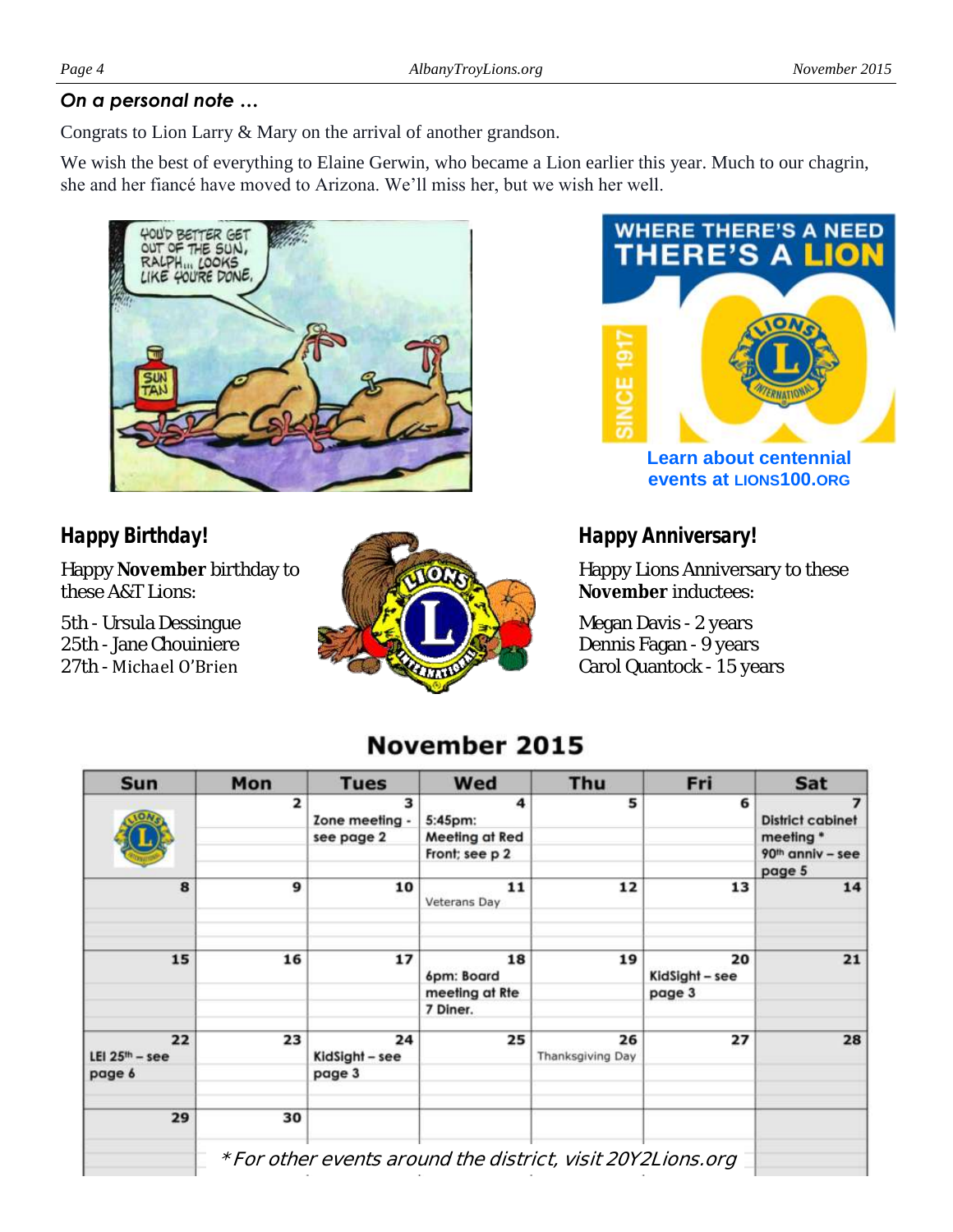